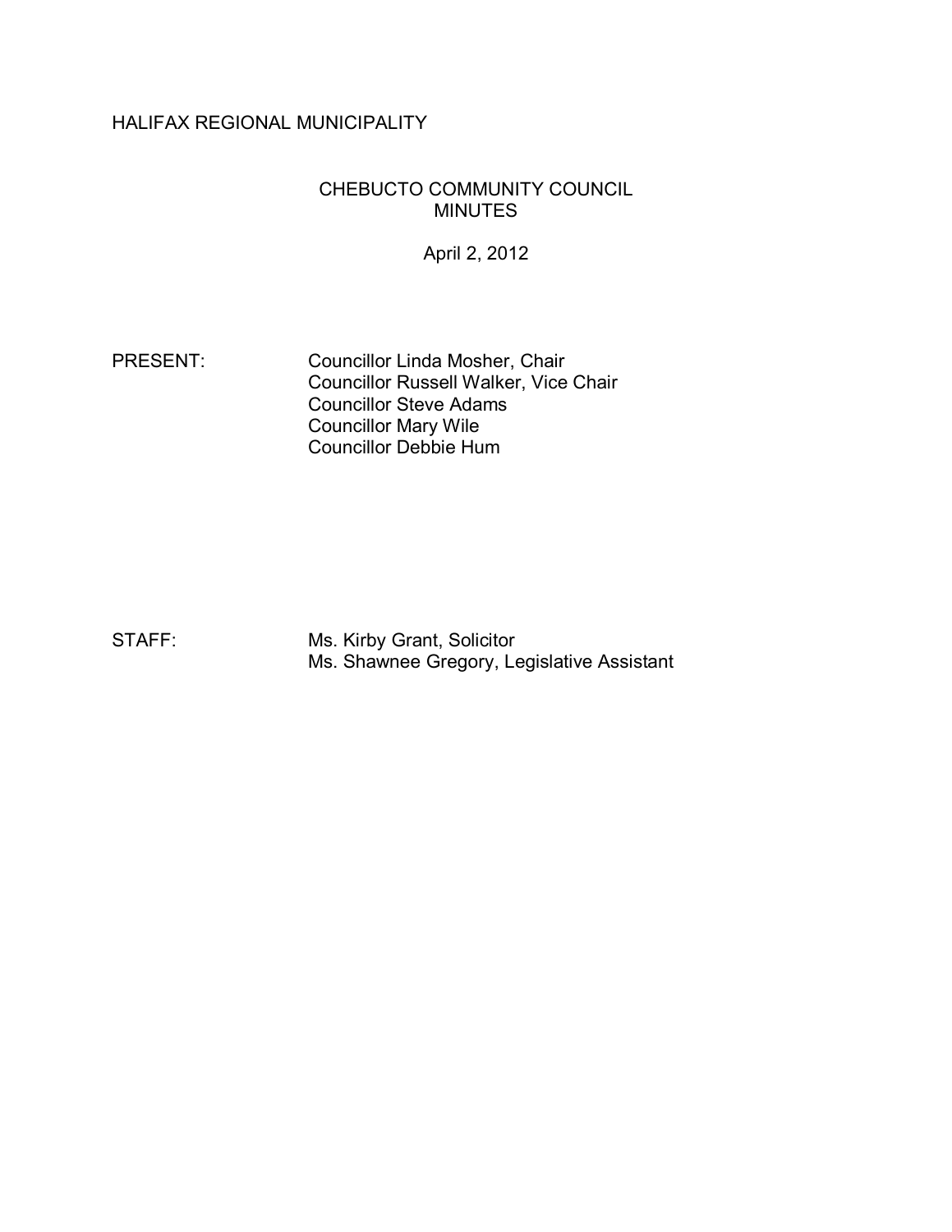# TABLE OF CONTENTS

| 1.  |                                                                          |
|-----|--------------------------------------------------------------------------|
| 2.  |                                                                          |
| 3.  | APPROVAL OF THE ORDER OF BUSINESS AND APPROVAL OF ADDITIONS              |
|     |                                                                          |
| 4.  |                                                                          |
|     | 4.1                                                                      |
|     | 4.1.1 Keefe Drive - Emergency Concerns Due to Road Construction and      |
|     |                                                                          |
|     |                                                                          |
|     | 4.1.3 Beech Tree Infestation on HRM Owned Trees- Fairmount               |
|     |                                                                          |
|     |                                                                          |
|     |                                                                          |
|     | 4.1.6 Graffiti on Chain of Lakes Trail - Northwest Arm Overpass 5        |
|     | Request to Amend the C-1 Zone to Remove R-4 Uses under the<br>4.1.7      |
|     |                                                                          |
|     | Public Right Away (Tow Path) on the Northwest Arm - Maintenance<br>4.1.8 |
|     |                                                                          |
|     | 4.1.9 Pocket Park - Crown Drive and Brook Street - Private Property and  |
|     |                                                                          |
|     |                                                                          |
|     | 4.1.11 Off Leash Dog Park for Royale Hemlock Estates/Wentworth           |
|     |                                                                          |
|     |                                                                          |
| 5.  |                                                                          |
| 6.  |                                                                          |
| 7.  |                                                                          |
| 8.  |                                                                          |
|     | 8.1                                                                      |
|     | 8.1.1 Case 17082, Development Agreement for Wentworth Estates -          |
|     |                                                                          |
|     | 8.2                                                                      |
| 9.  |                                                                          |
|     | 9.1                                                                      |
|     | 9.2.                                                                     |
|     | 9.3                                                                      |
| 10. |                                                                          |
| 11. |                                                                          |
| 12. |                                                                          |
|     | Purcell's Cove Community Steering Committee 11<br>12.1                   |
| 13. |                                                                          |
| 14. |                                                                          |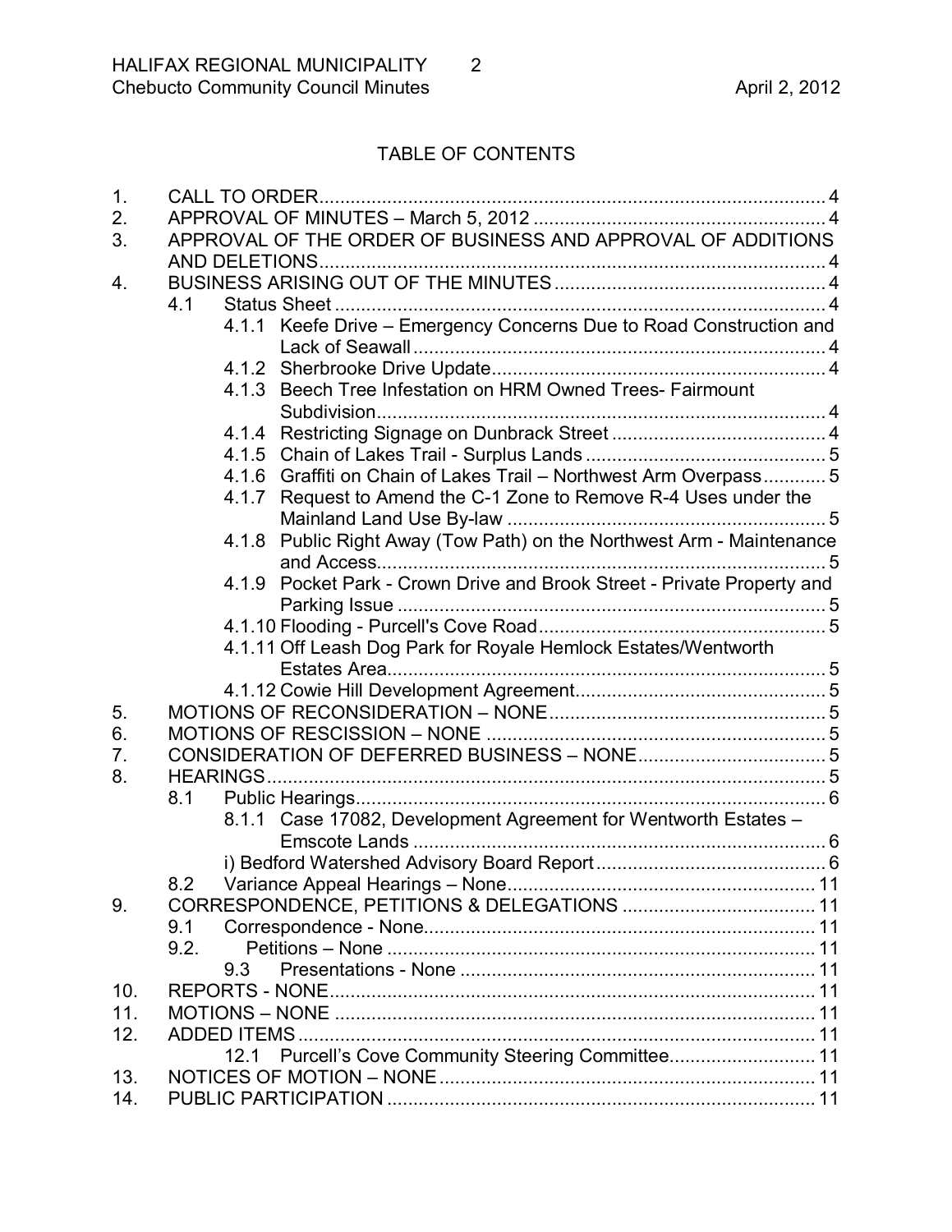| 15.1.1 Purcell's Cove Community Steering Committee 13 |  |
|-------------------------------------------------------|--|
|                                                       |  |
|                                                       |  |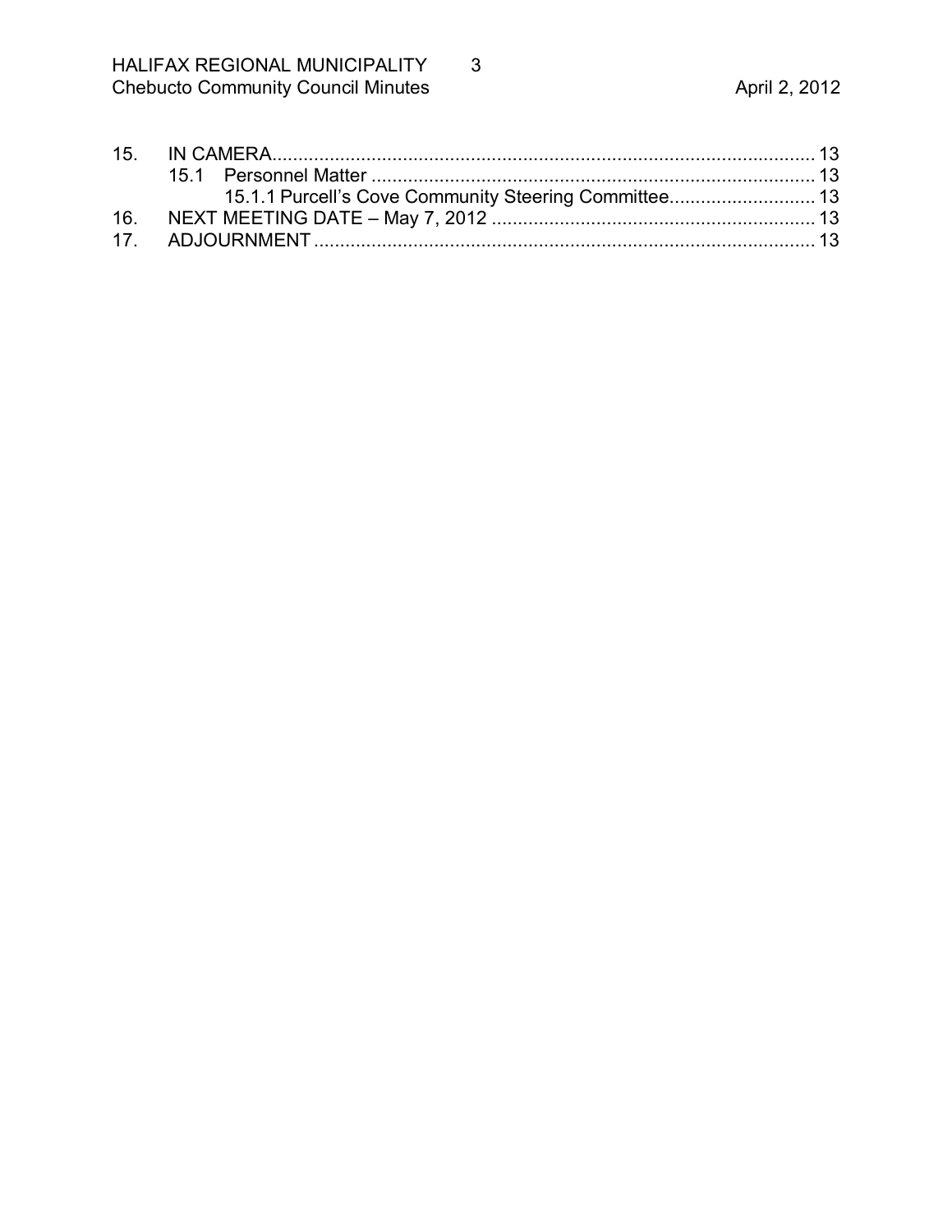# <span id="page-3-0"></span>**1. CALL TO ORDER**

The Chair called the meeting to order at 7:03 p.m. in the Keshen Goodman Library, Halifax.

# <span id="page-3-1"></span>**2. APPROVAL OF MINUTES – March 5, 2012**

**MOVED by Councillor Wile, seconded by Councillor Hum that the minutes of March 5, 2012 be approved as presented. MOTION PUT AND PASSED.** 

## <span id="page-3-2"></span>**3. APPROVAL OF THE ORDER OF BUSINESS AND APPROVAL OF ADDITIONS AND DELETIONS**

Addition:

12.1 Purcell's Cove Community Steering Committee – Moved to Public Session

#### **MOVED by Councillor Adams, seconded by Councillor Walker that the agenda be accepted as amended. MOTION PUT AND PASSED.**

## <span id="page-3-3"></span>**4. BUSINESS ARISING OUT OF THE MINUTES**

#### <span id="page-3-4"></span>**4.1 Status Sheet**

## <span id="page-3-5"></span>**4.1.1 Keefe Drive – Emergency Concerns Due to Road Construction and Lack of Seawall**

No update. To remain on Status Sheet.

## <span id="page-3-6"></span>**4.1.2 Sherbrooke Drive Update**

Councillor Hum stated that this item would not be included in the current budget and she would advise the residents involved.

She indicated that the item could be removed from the Status Sheet.

## <span id="page-3-7"></span>**4.1.3 Beech Tree Infestation on HRM Owned Trees Fairmount Subdivision**

No update. To remain on Status Sheet.

# <span id="page-3-8"></span>**4.1.4 Restricting Signage on Dunbrack Street**

Councillor Hum stated that she and Councillor Wile had reviewed this matter with staff and had been advised that there could not be any restrictive covenants; however, staff would be bringing forward a signing policy report in the coming months.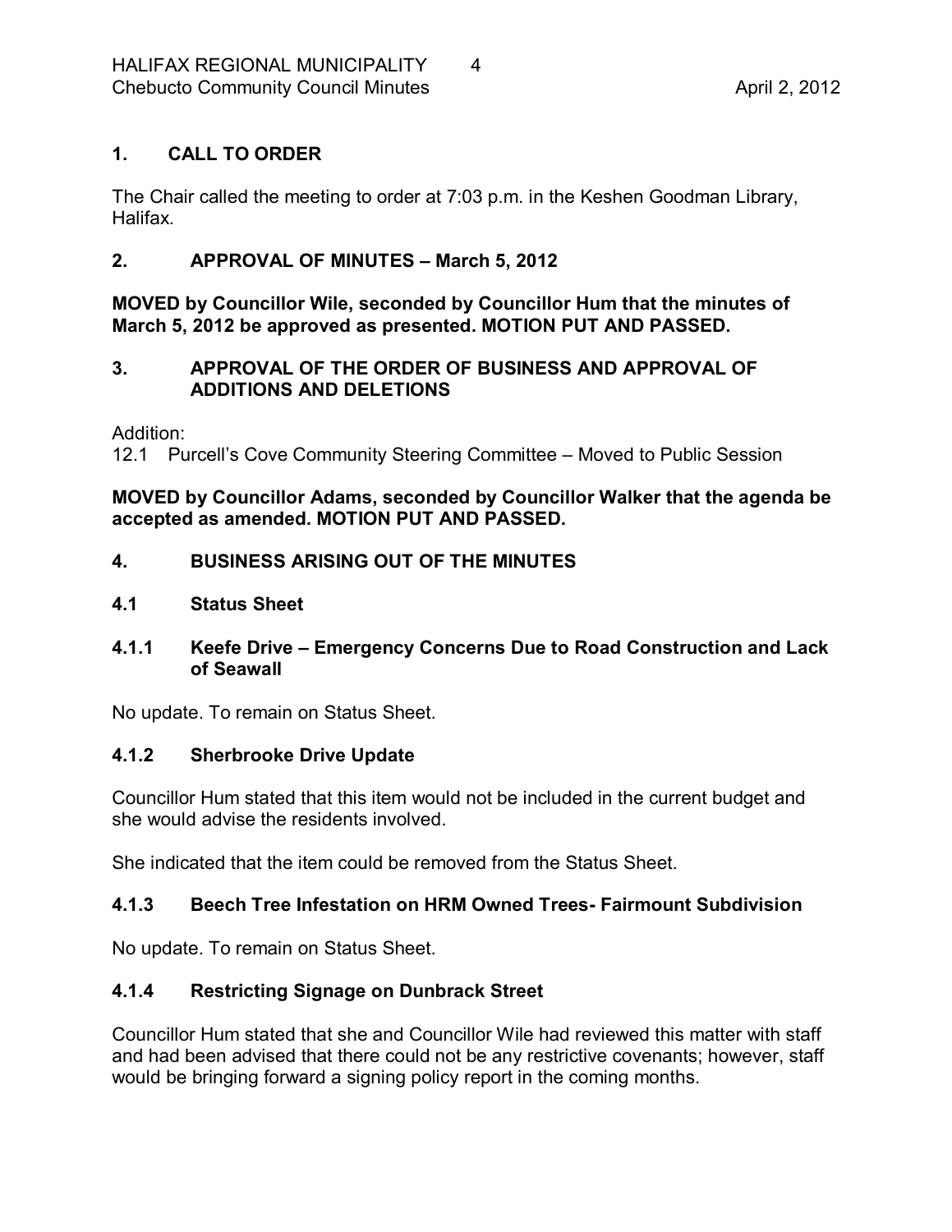She indicated that the item could be removed from the Status Sheet.

### <span id="page-4-0"></span>**4.1.5 Chain of Lakes Trail Surplus Lands**

No update. To remain on Status Sheet.

### <span id="page-4-1"></span>**4.1.6 Graffiti on Chain of Lakes Trail – Northwest Arm Overpass**

No update. To remain on Status Sheet.

#### <span id="page-4-2"></span>**4.1.7 Request to Amend the C1 Zone to Remove R4 Uses under the Mainland Land Use By-law**

No update. To remain on Status Sheet.

### <span id="page-4-3"></span>**4.1.8 Public Right Away (Tow Path) on the Northwest Arm Maintenance and Access**

No update. To remain on Status Sheet.

#### <span id="page-4-4"></span>**4.1.9 Pocket Park Crown Drive and Brook Street Private Property and Parking Issue**

No update. To remain on Status Sheet.

## <span id="page-4-5"></span>**4.1.10 Flooding Purcell's Cove Road**

No update. To remain on Status Sheet.

## <span id="page-4-6"></span>**4.1.11 Off Leash Dog Park for Royale Hemlock Estates/Wentworth Estates Area**

Councillor Hum stated that she had spoken with staff and would be contacting the residents as this had to be a community initiated process.

She indicated that the item could be removed from the Status Sheet.

#### <span id="page-4-7"></span>**4.1.12 Cowie Hill Development Agreement**

No update. To remain on Status Sheet.

- <span id="page-4-8"></span>**5. MOTIONS OF RECONSIDERATION – NONE**
- <span id="page-4-9"></span>**6. MOTIONS OF RESCISSION – NONE**
- <span id="page-4-10"></span>**7. CONSIDERATION OF DEFERRED BUSINESS – NONE**

#### <span id="page-4-11"></span>**8. HEARINGS**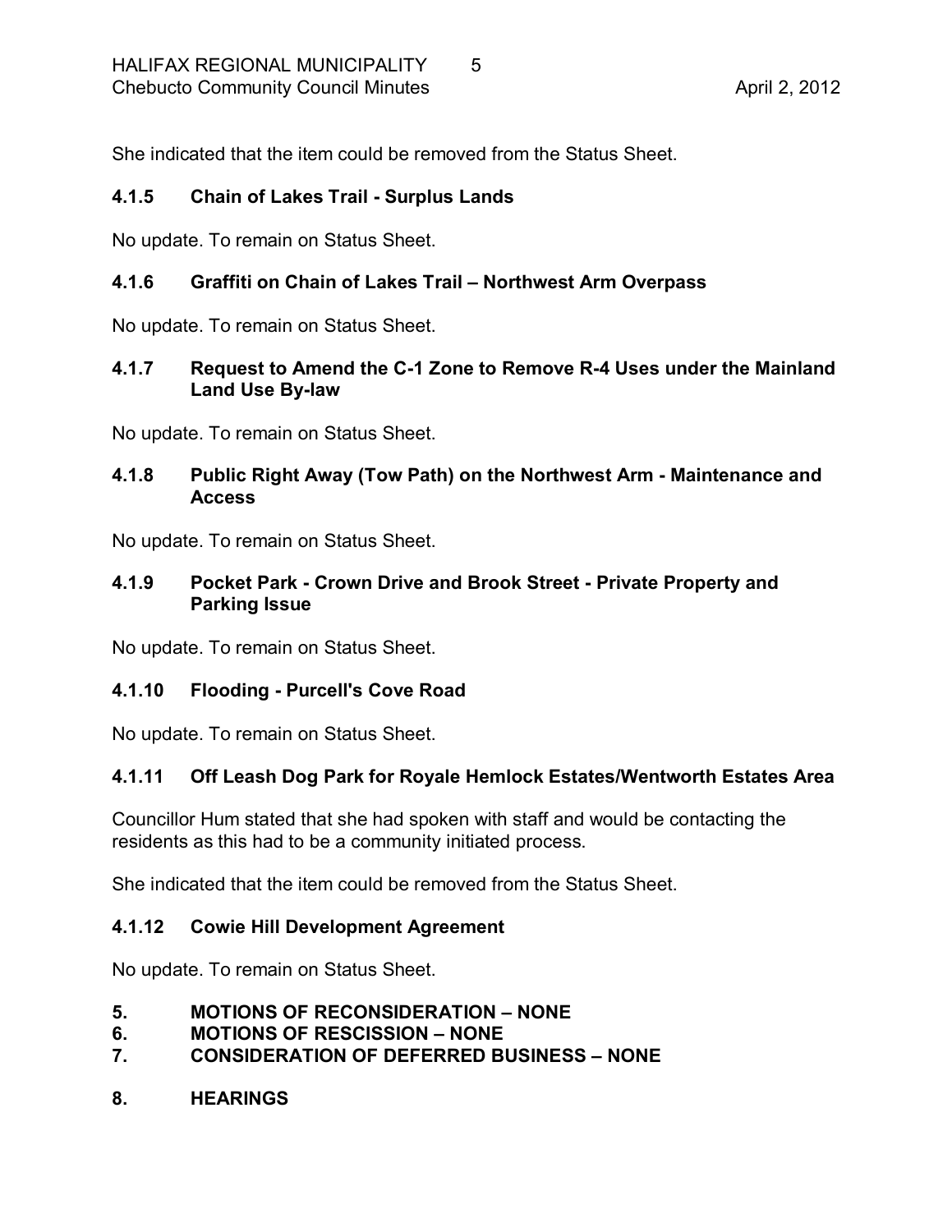#### <span id="page-5-0"></span>**8.1 Public Hearings**

#### <span id="page-5-2"></span><span id="page-5-1"></span>**8.1.1 Case 17082, Development Agreement for Wentworth Estates – Emscote Lands i) Bedford Watershed Advisory Board Report**

A report dated February 15, 2012 was before Community Council.

A report dated October 11, 2011 from the Bedford Watershed Advisory Board was before Community Council.

Correspondence from Jessica Bartol was submitted.

Correspondence from Mina Nagib was submitted.

Ms. Thea Langille, Supervisor of Planning Applications, provided the presentation on Case 17082, Development Agreement for Wentworth Estates – Emscote Lands.

The Chair reviewed the rules of procedure for Public Hearings and called for those wishing to speak for or against Case 17082, Development Agreement for Wentworth Estates – Emscote Lands.

**Ms. Maureen Palmeter**, Fernleigh Park, posed a question regarding the moving of the density from neighbourhood B that surrounds the community. She stated that staff had prepared a good grid and had gone through the policies to ensure the development agreement met them; however, she questioned Policy MS2 which in the staff report is identified as just density. She indicated that they had not addressed the movement of the density up and how or what could move that to the chunk of land close to Fernleigh. She believed it referred to Clause 4.4.4 of the development agreement which only referred to the density and does not refer to how and what can go back to the neighbourhood. Ms. Palmeter stated that it was not tightened in the clause to state that the density that can be taken back to that area is only the density that comes from the area.

Ms. Langille advised that an outline was provided on page four of the staff report regarding what was to occur with the undeveloped lands; noting 14 acres had been determined by the developer to be left undeveloped for reasons of access. She stated that all development rights usually entitled for the 14 acres had been transferred over the developed 58 acres; therefore, there would be no more development rights for the 14 acre parcel which would remain vacant and undeveloped as all the density will have already been used for the area. Ms. Langille indicated that if the developer was to want to do something with the 14 acres at the later date, this would be subject to additional public consultation and a policy review.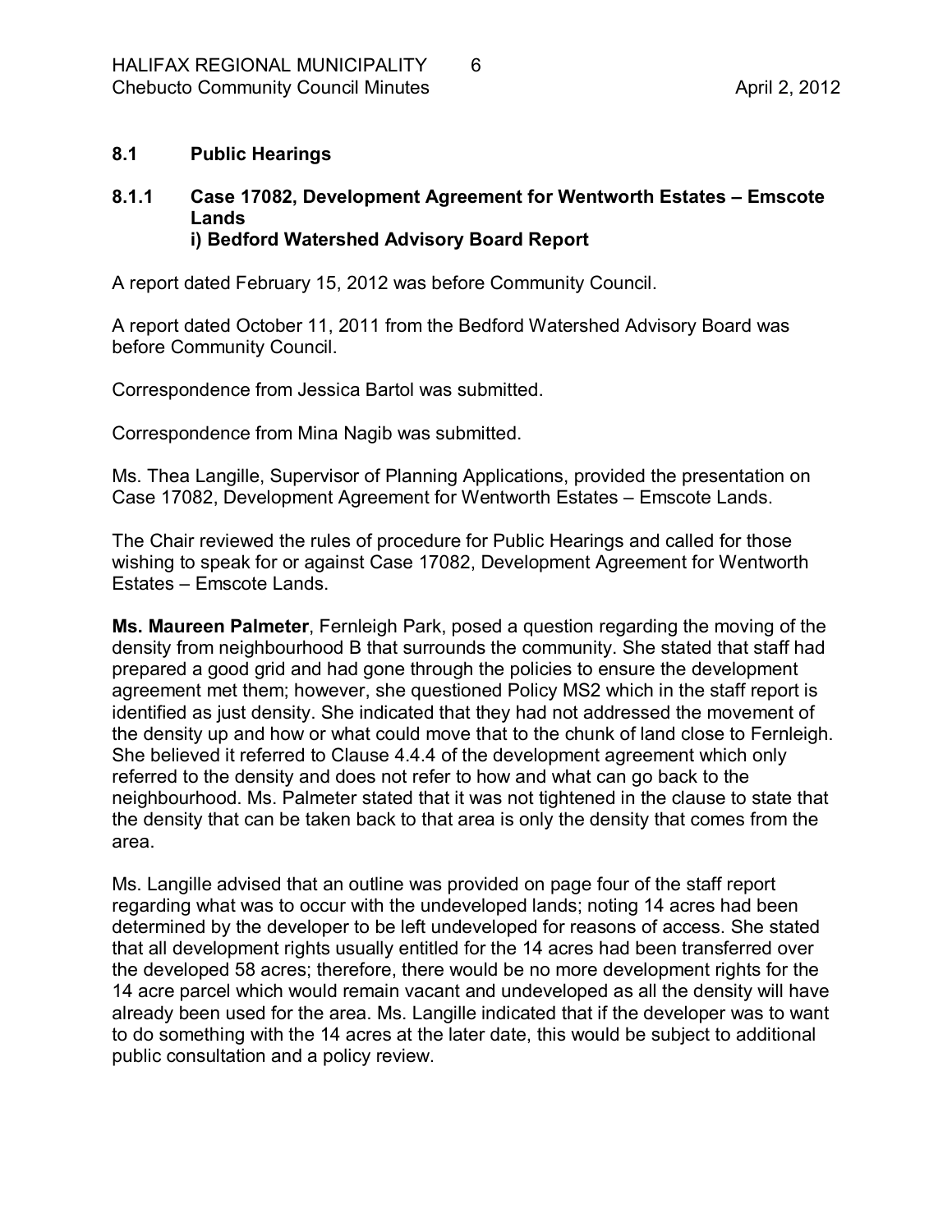Ms. Palmeter expressed concern that she did not see Ms. Langille's explanation addressed in writing in the development agreement.

Ms. Langille clarified that the development agreement clearly states via the schedules that there was to be no development on the 14 acres; noting that Policy MS2 was not a direct provision dealing with the 14 acres.

Ms. Kirby Grant, Solicitor, further clarified that in keeping with Council's direction, all development agreements are vetted by Legal Services and she had reviewed this one; noting that she was satisfied that it reflects everything Ms. Langille was stating.

**Ms. Jessica Bartol**, Fleetview Drive, expressed concern regarding access to the site, should it be approved. She stated that she was concerned about how residents would be affected if access was provided via Fleetview and Balsam Road and wondered if access could be made via Starboard Drive instead. Ms. Bartol also wondered if development could take place from behind rather than the front and that existing streets not be used.

**Mr. Chris Openhurst**, Fleetview Drive, expressed concern that transit was not mentioned in the policy. Regarding the method of construction, he stated his understanding that they would be losing rock from the top of Fleetview Drive to fill in Starboard Drive and wondered if the developer could do this work from the back of the community and; therefore, not have to go through the neighbourhood.

**Ms. Sherri Wilson**, Fleetview Drive, stated that the plan did look lovely overall and that it would be a beautiful neighbourhood once completed. She expressed concern; however, not just about the excavation but also regarding the safety of children in the neighbourhood; noting there was a playground on the street which could create a safety hazard with truck traffic. She indicated that it would make things easier if HRM and the developer could find an alternate access rather than Fleetview and urged the Community Council to look at this carefully. Ms. Wilson advised that the general policy of building roads somewhat as you go in a large planning subdivision was not a good idea when you get into the lifespan of that development as established neighbourhoods then become disrupted by blasting and extra traffic. She stated it would be good for Council to investigate building streets prior to development.

Ms. Langille clarified that schedule M of the Development Agreement and Section 3.3.7 speaks to the future development opportunities for the site and states that development is clearly prohibited on all lands. She advised that transit staff was involved in the review of this application and was looking at future routes.

Mr. Mark McGonnell, Development Engineer, spoke to the questions regarding engineering issues. He advised that while it would be ideal to have all roads constructed in sequence prior to development, it was not a reality due to landowners and timing. He clarified that the fill from the section just above Fleetview Drive was going to be used to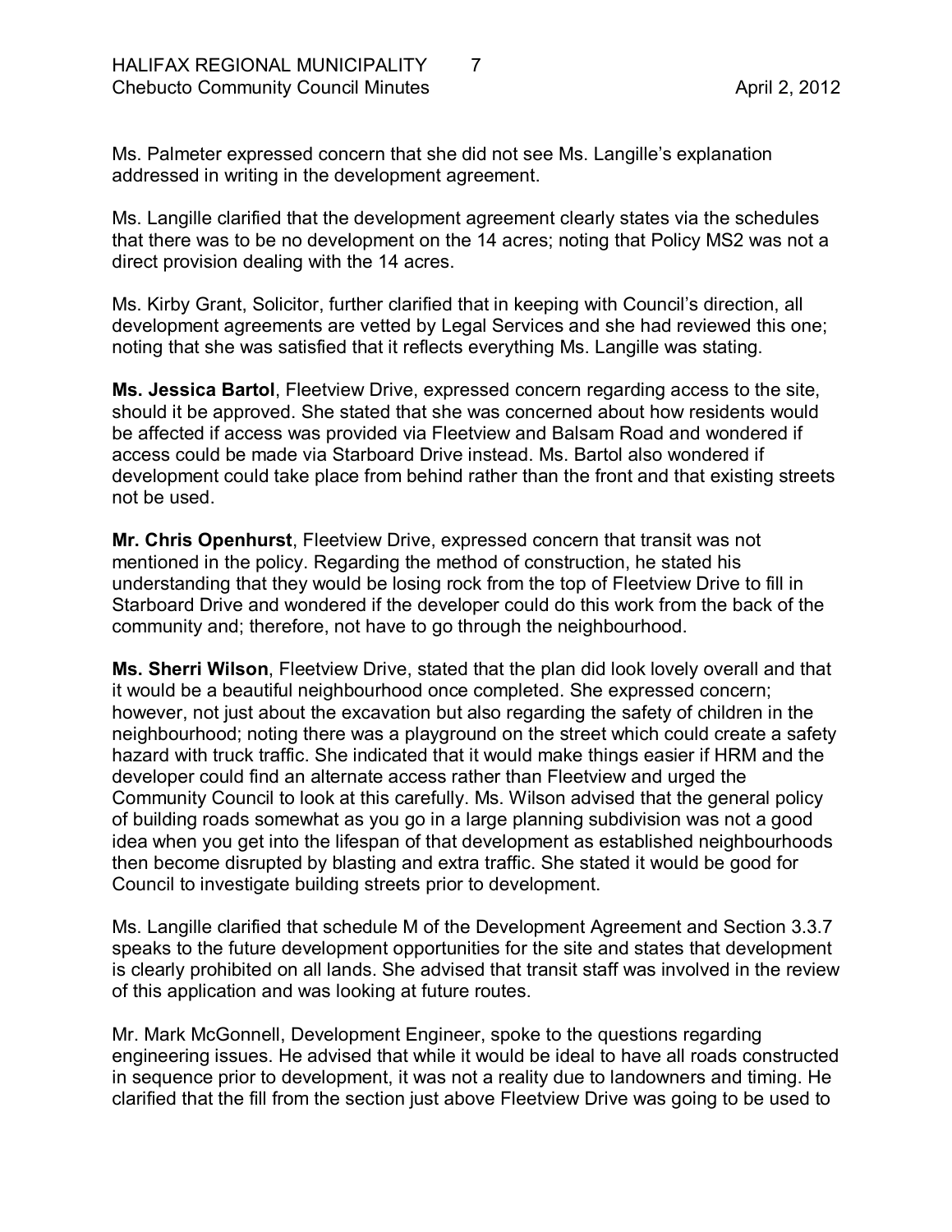fill in a ravine by the area where Starboard Drive would go; noting that to come in from the back was not possible from an access point of view and he used the map for further illustration. He stated that the fill was right there so logic was to use it to fill in the ravine; noting once Starboard Drive was completed, access for residents would make things much easier. Mr. McGonnell further noted that, in the end, traffic would be local and not a thoroughfare.

**Mr. Brian Borden**, Starboard Drive, advised that he still had not heard why they could not take fill through the back rather than through a residential area. He stated that he supported the development and would like to have the street finished but not by using another residential street in this manner.

Mr. McGonnell further clarified that they could not build a road through parkland; noting it would be a road in the future but he was unsure of the timing. He advised that this was also someone else's land.

**Ms. Catherine Silverstein**, Fleetview Drive, expressed concern that the additional traffic on Fleetview Drive would be disruptive to the community and something could be done to minimize the impact such as a set schedule. She wondered if there was going to be a survey for the residents on Fleetview with regards to blasting damage to homes. She stated that 14 acres of density on the property was not planned to be used and a comment made by engineering staff at the Public Information Meeting was that if the developers change their mind or could gain access to the area, they may come back to request a change in density. Ms. Silverstein advised that this was a five or more year plan; noting that if some access was found, the potential was there for the developers to change their decision and she wondered how staff thought this was possible.

**Ms. Wendy Bloomberg**, Bedros Lane, expressed concern that the before mentioned 14 acres could possibly be developed in the future; perhaps via a new policy. She also indicated that there should be a traffic light at the intersection of Larry Uteck Boulevard as she had safety concerns; particularly during heavy traffic times.

Ms. Langille further clarified that under the current policy, the 14 acres in question could not be developed; however, one always has the right to ask Council to reconsider but that would have to be done via a plan amendment approved by Regional Council.

**Mr. Alex Angelopoulos**, Starboard Drive, requested a description of the development timelines; noting he had lived on Starboard for eight and a half years and had watched land being developed and blasting being done during that time; noting he understood his fellow residents' concerns regarding narrow streets. He inquired as to how long it would be until the area was built up and connected as he never imagined it would take this long when he first move to the area. Mr. Angelopoulos also wondered if there could be a requirement for policing heavy traffic as he had seen a lack of responsibility and respect for the community in that area; citing an example of stones being left in the street.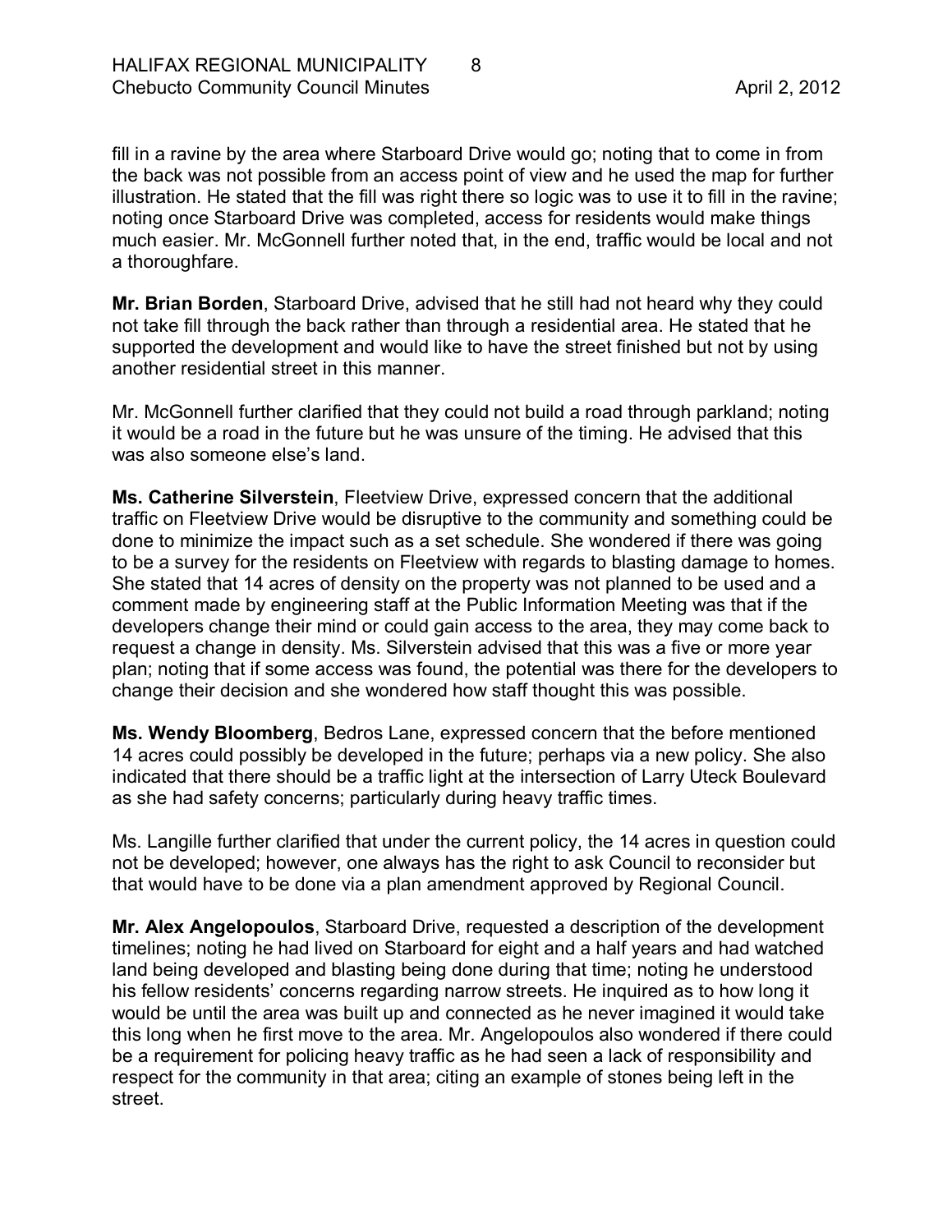Mr. McGonnell stated that timing was up to the developer. He asked that residents call him if any debris was left in the street; noting the developer would be billed if HRM had to clean up the area. Regarding blasting, Mr. McGonnell indicated that if a property was within the zone of influence for the blast, the home would be inspected for damage; noting residents could contact him with blasting concerns as well.

**Mr. Harvey Silverstein**, Fleetview Drive, stated that staff's comments made it seem that if the owners of the development property could reach an agreement with the owners of the property behind Fleetview they could use the area; noting it would be done at some point so why could the development agreement not have a provision for at least a rough surface there. He expressed concern that Fleetview was not very wide for trucks and three schools were located in the neighbourhood. Mr. Silverstein also accented his fellow residents' remarks regarding the intersection at Starboard Drive and Larry Uteck Boulevard; noting it did not have a sidewalk and was unsafe for pedestrians. He asked if a crosswalk could be implemented and expressed concern that no provision for bicycle paths had been built into the neighbourhood plan nor anything to encourage active transportation.

**Mr. Ray Hunt**, Bedros Lane, stated that while he was not so concerned about the development, he did want to support his fellow residents' concerns regarding the intersection at Bedros Lane, Starboard Drive, and Larry Uteck Bouldevard as it was dangerous.

**Mr. Kevin French**, Purcell's Cove, wondered if it was in Council's purview to ask the developer to put in a plan that they could negotiate with the other land owner to create a road on their land.

Ms. Grant advised that HRM did not have the ability to make people enter into such agreements with each other.

The Chair called three times for additional speakers. Hearing none, the following motion was passed:

**MOVED by Councillor Walker, seconded by Councillor Hum that the Public Hearing be closed. MOTION PUT AND PASSED.** 

**Ms. Kathleen O'Donovan**, Director of Development with Emscote Limited, advised that the reason they could not cut across the land behind the fill area on Fleetview Drive was because they could not cut across the parkland as there were wetlands and ravines that could not be accessed. She stated that there was a large ravine between Cutter and Starboard which would cost over \$1,000,000 just to fill in; noting they would do this if they could but it was not possible. She advised that they could ask the other developer to build a road but they may not be ready to do so yet and the other developer had to go second because of water and sewer services. Ms. O'Donovan stated that the project would begin as soon as possible and it would be an approximately four to five month timeline for blasting and roads; noting she understood residents' concerns and would do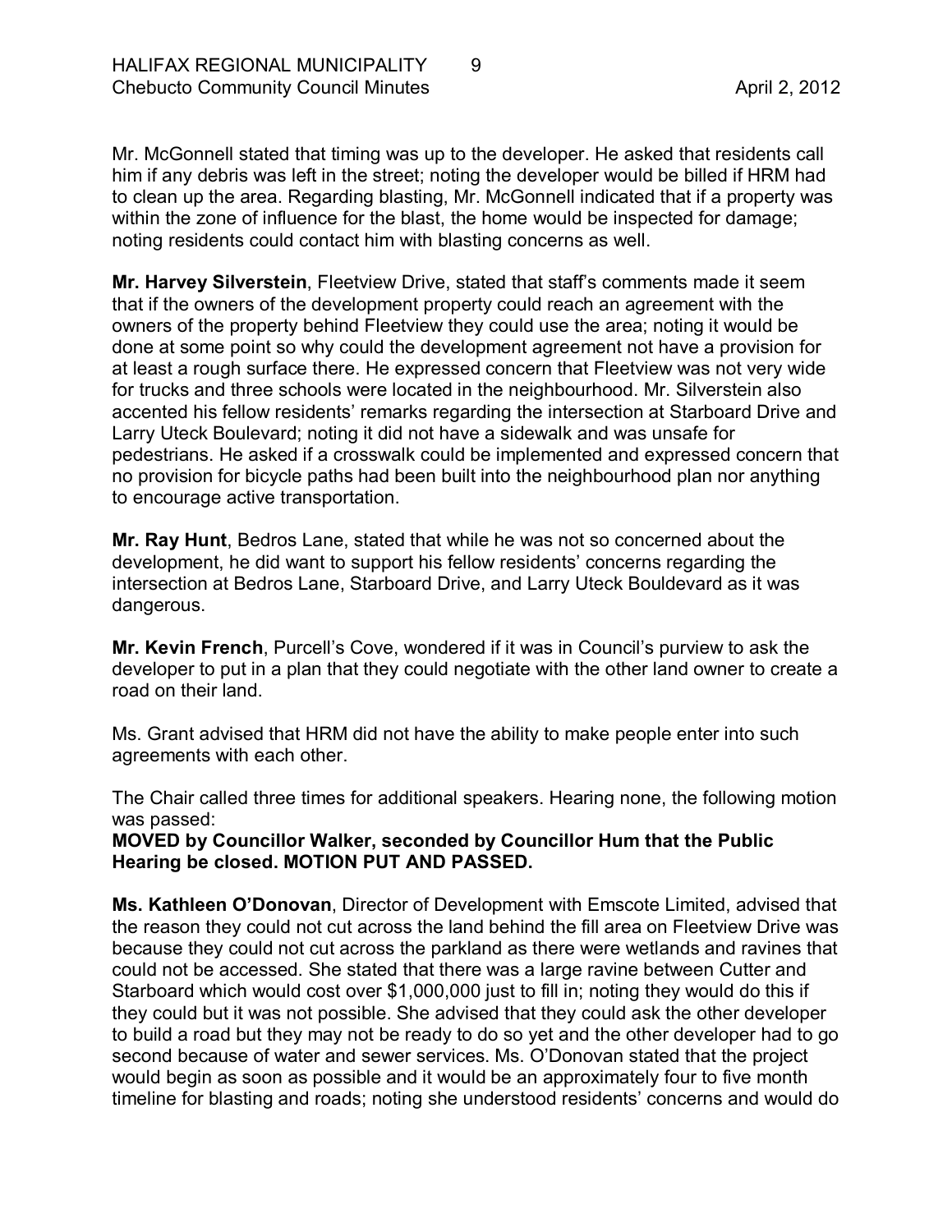her best to monitor the work. She indicated that she had spoken to HRM about limiting truck traffic in the area and there would be short timelines. In response to a question posed by Councillor Adams regarding natural gas, she advised that there was nothing preventing its installation in one part of the area; however, the other side could not access this service as policy states that natural gas could not cross parkland. Ms. O'Donovan stated that it would not be economically feasible for Heritage Gas to bring it up to the other side unless Regional Council granted them permission to go through the parkland.

Mr. Don Williams, Designer with Emscote Limited, advised that the schedule was standard construction practice and that blasting and mass moving of materials would be done first. He stated that the major traffic would occur during the first month and most work would happen on site after that time.

Councillor Hum requested, for the record, that Fleetview Drive be surveyed for blasting.

Mr. McGonnell advised that this would be done as per the By-law. He further indicated that truck traffic was permitted between 7:00 a.m. and 9:30 p.m. and there was no way for HRM to restrict work within those hours.

#### **MOVED by Councillor Hum, seconded by Councillor Wile that Chebucto Community Council:**

- **1. Approve the proposed development agreement as set out in Attachment A of the report dated February 15, 2012 to permit a residential subdivision for the remaining portions of Neighbourhood B, F, and the Business Campus of the Wentworth Secondary Planning Strategy, Halifax** *with an amendment to clause 3.3.2 changing the number 378 to 383***; and**
- **2. Require the development agreement be signed by the property owner within 120 days, or any extension thereof granted by Council on request of the property owner, from the date of final approval by Council and any other bodies as necessary, including applicable appeal periods, whichever is later; otherwise this approval will be void and obligations arising hereunder shall be at an end.**

Regarding concerns about traffic and safety on Larry Uteck Boulevard, Councillor Hum advised that Traffic Services had been undergoing a review of the area and had approved a marked crosswalk, with RA5 traffic lights, on the eastern side of the Larry Uteck, Bedros and Starboard Drive intersection. She stated that staff would determine full light potential after a review of the traffic flow.

## **MOTION PUT AND PASSED.**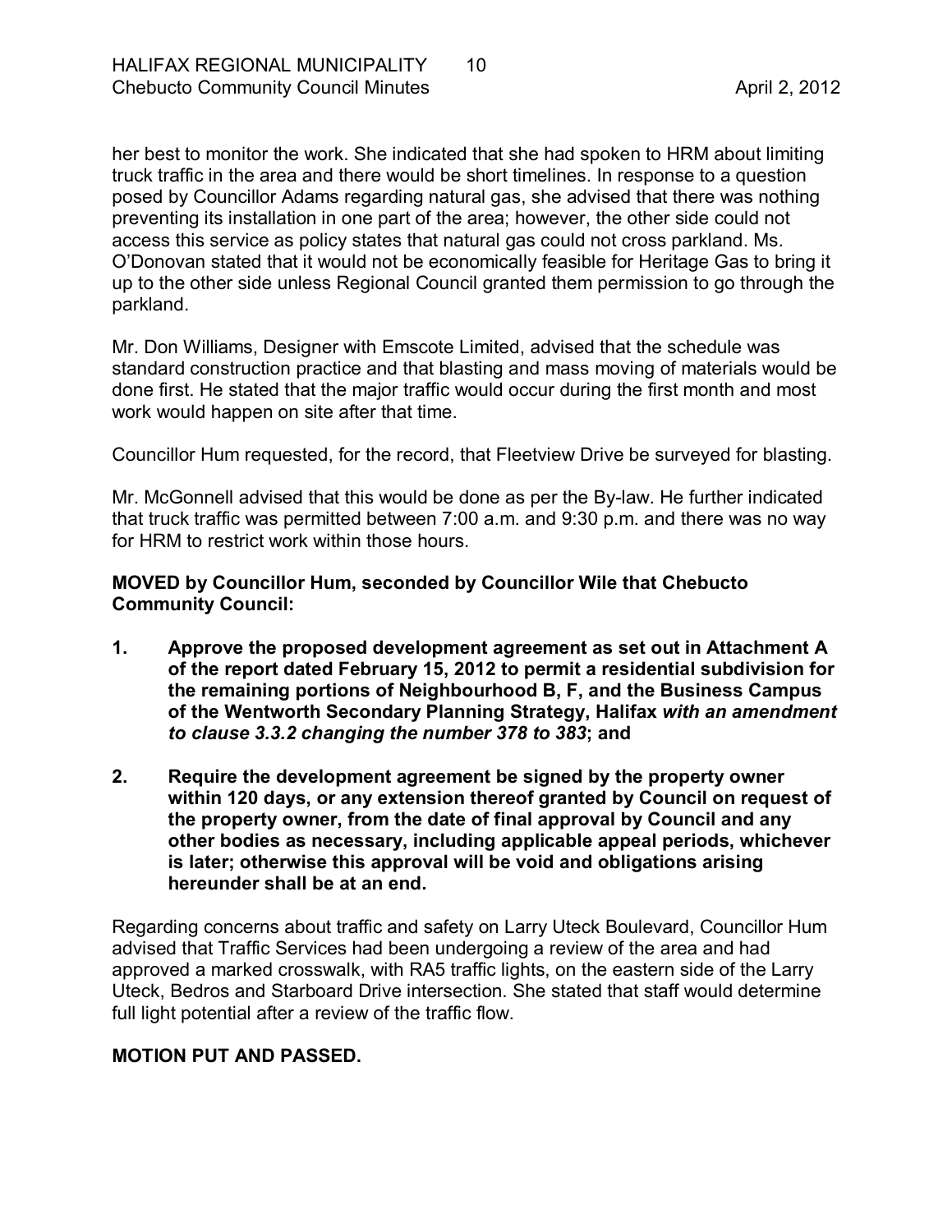**MOVED by Councillor Adams, seconded by Councillor Hum that Chebucto Community Council forward a request to Regional Council for consideration with respect to allowing a natural gas connection via the parkland near the Emscote Lands in Wentworth Estates as is currently permitted for water and sewer services. MOTION PUT AND PASSED.** 

- <span id="page-10-0"></span>**8.2 Variance Appeal Hearings – None**
- <span id="page-10-1"></span>**9. CORRESPONDENCE, PETITIONS & DELEGATIONS**
- <span id="page-10-2"></span>**9.1 Correspondence None**
- <span id="page-10-3"></span>**9.2. Petitions – None**
- <span id="page-10-4"></span>**Presentations - None**
- <span id="page-10-5"></span>**10. REPORTS NONE**
- <span id="page-10-6"></span>**11. MOTIONS – NONE**
- <span id="page-10-7"></span>**12. ADDED ITEMS**
- <span id="page-10-8"></span>**12.1 Purcell's Cove Community Steering Committee**

The Vice Chair assumed the Chair at 8:22 p.m.

**MOVED by Councillor Mosher, seconded by Councillor Hum that Chebucto Community Council add an additional volunteer from Area 2 to the membership composition of the Community Steering Committee for the Planning and Feasibility Study: Extension of Central Sewer, Water and Stormwater Systems,**  Purcell's Cove and request that staff re-advertise for this position publically. **MOTION PUT AND PASSED.**

The Chair resumed the Chair at 8:22 p.m.

## <span id="page-10-9"></span>**13. NOTICES OF MOTION – NONE**

## <span id="page-10-10"></span>**14. PUBLIC PARTICIPATION**

**Mr. Bruce Smith**, Forestside Crescent, announced that the Halifax North West trails Association would be holding a public meeting on April 16, 2012 regarding the planned expansion of the Bayers Lake Business Park.

**Ms. Catherine Mckinnon**, Purcell's Cove, was present to address her concerns regarding the Community Steering Committee for the Planning and Feasibility Study: Extension of Central Sewer, Water and Stormwater Systems, Purcell's Cove.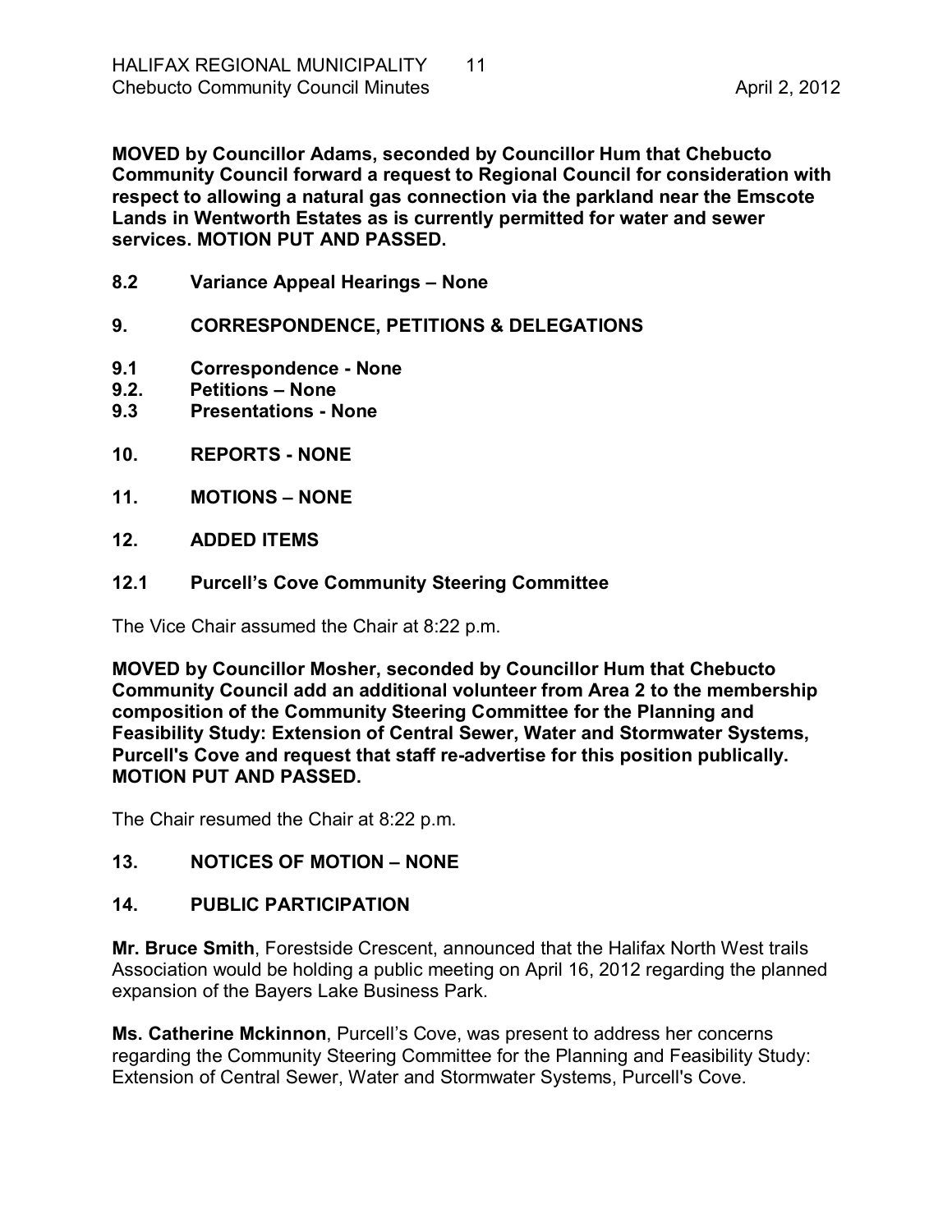The Chair advised that the Community Council only deals with issues within its realm of responsibility. She stated that the only thing they could discuss regarding the Study was the composition of the steering committee as that was all the Community Council had been granted jurisdiction over by Council. She advised that any other comments dealing with the study could not be addressed and would not be recorded in the official meeting minutes; noting that there would be a public process that would go to Regional Council.

The Chair further stated for the record that in August 2011 a new report on HRM's Boards, Committees, and Commissions was brought forward after the report on the Feasibility Study. She indicated that due to a procedural error, Council did not appoint Chebucto Community Council the right to appoint members; however, that had been reaffirmed at the March 27, 2012 Council meeting.

**Ms. Wendy McDonald**, Warwick Lane, provided comments on the process for delineation of the new 16 Districts in HRM; noting despite the several public information meetings, she believed the process had been somewhat flawed. She hoped the public would have an opportunity to discuss the decision on the new body of public officials in an open way. Ms. McDonald also expressed concern that Maps 1 and 2 for the Boundary Review may have been confusing as the public was making remarks about an unknown quantity. Regarding the current Regional Council Budget debates, she wondered why she did not see any items regarding the temporary Lacewood Terminal or the Thomas Raddall Bridge and wondered why the Councillors had not asked the public for their high priority items which, in her District, would be things such as community gardens, and sidewalk repairs among others.

Councillor Wile advised that the Lacewood Terminal had been delayed until next year and that the Thomas Raddall Bridge would be discussed at the budget debate the following day.

**Mr. Kevin French**, Purcell's Cove, wondered why the Community Steering Committee for the Planning and Feasibility Study: Extension of Central Sewer, Water and Stormwater Systems, Purcell's Cove membership information, including resignations, was not published for the public's information.

The Chair reviewed the application process and advised that membership would be posted in a timely fashion.

**Ms. Maureen Manuge**, Westridge Drive, wondered as a member of the Committee to Preserve the Willett Street Reserve, if that matter was off the table now that the temporary Lacewood Terminal had been deferred. She also invited Councillor Wile to a park clean up if she wanted to help.

Councillor Wile advised that the Reserve would probably be brought up in the 2013/14 budget; noting she was awaiting a staff report in April.